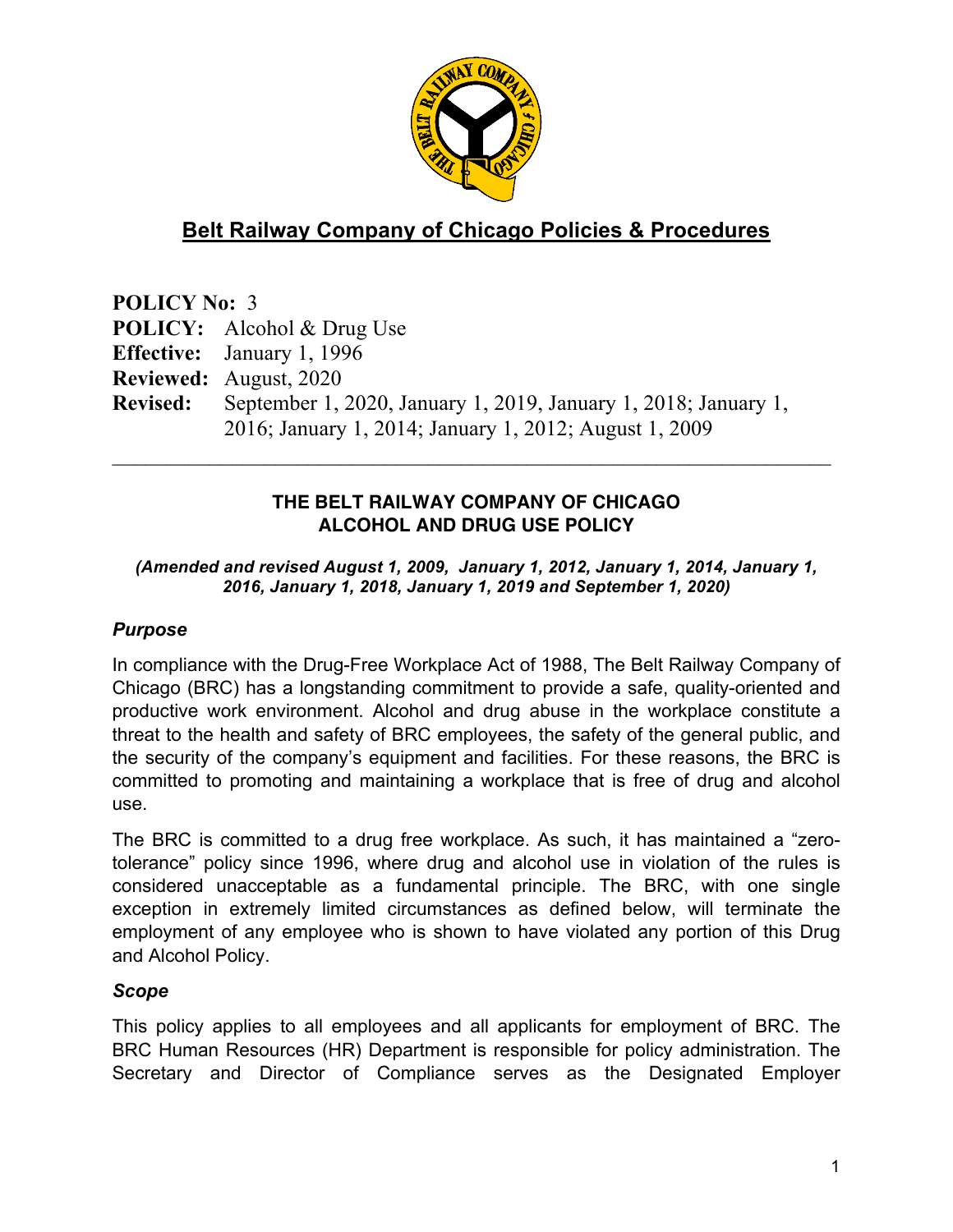Representative (DER) for the BRC and is responsible for compliance with governing federal regulations in the application of this policy to assure compliance.

Where testing is fulfilled in compliance with the BRC's Part 219 Railroad Compliance Plan, the provisions of that plan will specifically apply.

### *Employee Assistance Program (EAP)*

The BRC will assist and support employees who voluntarily reach out to the BRC or its designated Employee Assistance Program ("EAP") provider to seek help for drug or alcohol problems. Such request for assistance must occur before a positive test event, in which event an employee will be subject to termination of employment under this Policy. Such employees may be allowed to use paid time accrued off, placed on leaves of absence, referred to treatment providers and otherwise accommodated as required by law and in accordance with treatment plans established by relevant treatment providers.

Employees are required to document that they are successfully following prescribed treatment and to take and pass follow-up tests if they hold jobs that are safety-sensitive or are governed by specific federal regulations. Once a drug test has been initiated under this policy, the employee will have forfeited the opportunity to be granted a leave of absence for treatment and will be subject to termination of employment for a violation of this policy, except under one single exception as documented herein.

Employees must report to work fit for duty, and free of any measurable amount of drugs or alcohol in their blood or other bodily fluids. This policy does not prohibit employees from the lawful use and possession of prescribed medications., subject to the following procedures.

#### *Prescription Medications*

Employees must consult with their doctors about the medications' effect on their fitness for duty and must receive confirmation from their doctor that they are able to work safely while taking any prescription medication. In addition, employees must promptly disclose any prescription medications they are taking to their supervisor with a copy to BRC's Human Resources Department.

*It is the responsibility of each employee to proactively ensure that BRC Human Resources is kept up-to-date on all prescription medications that an employee is taking at any given time.* Employees may be permitted to work in regulated or nonregulated service if, in the discretion of BRC, the employee may safely perform their job duties while taking a specific medication. BRC retains the final discretion to make decisions regarding employee fitness for duty, including relative to the use of prescription medications.

Employees are reminded that the provisions of 49 C.F.R. 219.102 Prohibition on abuse of controlled substances at any time whether on or off duty, except when used in as prescribed by a medical practitioner. The BRC applies this restriction this to all employees, regardless of whether they do or do not perform regulated service as defined in the regulation. (49 C.F.R § 219.5 Definitions).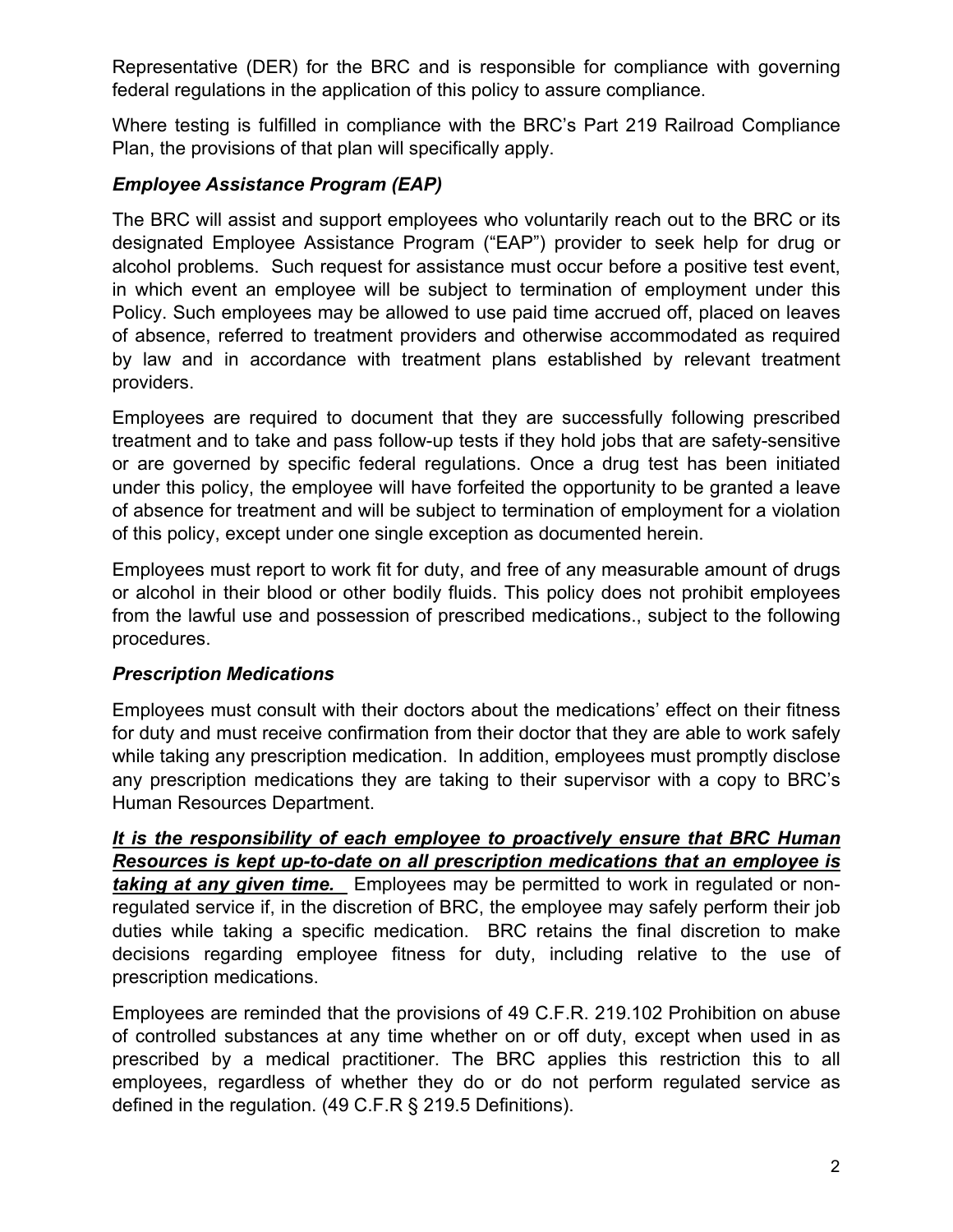#### *Voluntary Referral and Post-Testing Support for D/A Policy Violations*

Belt Railway Company of Chicago maintains two programs for employees encountering problems related to drug and alcohol usage. These include the Co-Worker and Individual Referral Program (CWRP) and the Employee Support Program (ESP).

The ESP and CWRP are available to all employees of the Belt Railway Company of Chicago (BRC). Employees in probationary status, whether by BRC direction or collective bargaining agreement are ineligible to participate in these programs.

An employee who successfully enters and follows the tenets of these programs, as outlined below, may avoid discipline and maintain their position with the BRC as long as the employee complies with, and successfully completes all aspects of the program.

#### *Co-Worker and Individual Referral Program Procedures (CWRP):*

If a Co-Worker (as defined in 49 CFR Part 219.5) or a family member of an employee believes that an employee is apparently unsafe to work or is, or appears to be, in violation of 49 CFR Part 219, GCOR Rule 1.5, or the BRC's Drug and Alcohol Policy, such individual may immediately contact a BRC Supervisor or the BRC's Designated Employer Representative (DER) to report the circumstances.

The name of the co-worker or family member making the report will not be made public.

Similarly, an employee may self-refer if they believe they are in potential violation of 49 CFR Part 219, GCOR Rule 1.5, or the BRC's Drug and Alcohol Policy. Self-referral, however, will not be accepted once an employee has been notified that they are required to submit to a drug and alcohol test by a supervisor or the BRC Police Department.

Regardless of the source of the referral, if the supervisor immediately determines there is an apparent GCOR Rule 1.5 violation, the employee will be removed from service.

In all cases, the supervisor will ensure that drug and alcohol tests have been conducted per a signs and symptoms evaluation. (The employee will be removed from service and promptly and safely, at BRC expense, transported home pending the results of the drug and alcohol tests.)

#### *Referral to a Drug and Alcohol Counselor (DAC):*

An employee relieved from service under CWRP must contact the DAC within two (2) working days of the removal from service to make an appointment unless otherwise directed by BRC HR.

An employee who fails to make the appointment, or who fails to appear for the appointment, or who fails to obtain a determination by the DAC, will be considered to have voluntarily forfeited all seniority rights and employment rights with the BRC.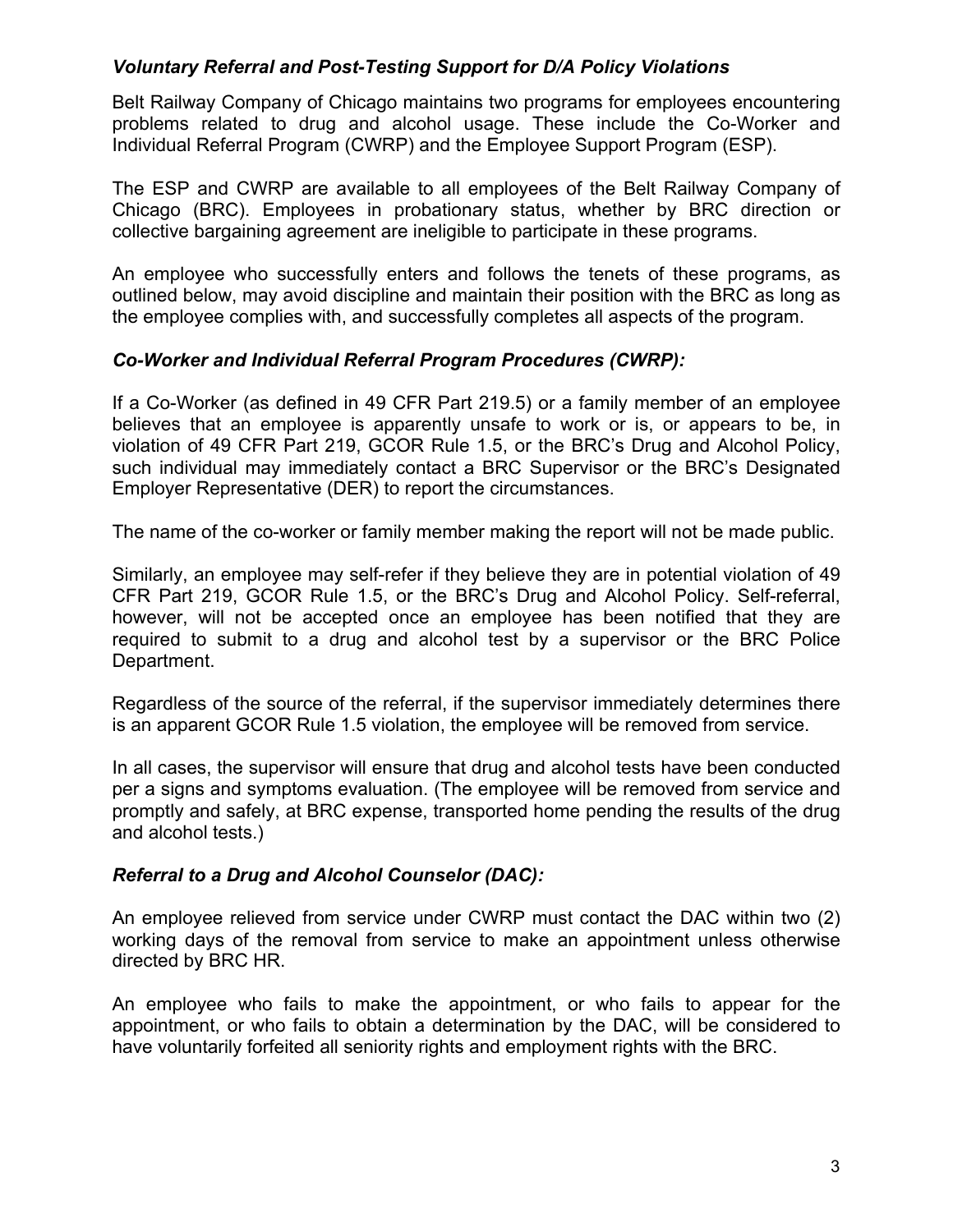The DAC must schedule necessary interviews with the employee and complete an evaluation within ten (10) calendar days of the date on which the employee first contacted the DAC with a request for evaluation under the program, unless it becomes necessary to refer the employee for further evaluation.

In each case, all necessary evaluations must be completed within thirty (30) days of the date on which the employee first contacted the DAC.

#### *When Treatment is Required*

If the DAC determines the employee is affected by psychological or chemical dependence on alcohol or a drug or by another identifiable and treatable mental or physical disorder involving abuse of alcohol or drugs as a primary manifestation, the following conditions must be met:

#### *BRC Responsibilities:*

The BRC will, to the extent necessary for treatment and rehabilitation, grant the employee a leave of absence from the BRC for the period necessary to complete primary treatment and establish control over the employee's alcohol or drug problem.

A leave of absence of up to forty-five (45) days will be granted, if necessary, for the purpose of meeting initial treatment needs.

The employee will be returned to service on written recommendation of the DAC when the employee has established control over the substance abuse problem. Approval to return to service may not be unreasonably withheld.

Following return-to-service, the employee, as a further condition of the withholding of discipline, may be required to participate in a reasonable program of follow-up treatment for a period from the date the employee was originally withdrawn from service.

The Drug and Alcohol Counselor (DAC) will determine the steps necessary and will notify the BRC, in writing, of the components of the follow-up treatment plan.

#### *Employee Responsibilities:*

An employee wishing to participate in CWRP must agree to undertake the process to the satisfaction of the DAC and the BRC.

An employee will be considered to have voluntarily forfeited all seniority rights and employment rights with the BRC if at any time they: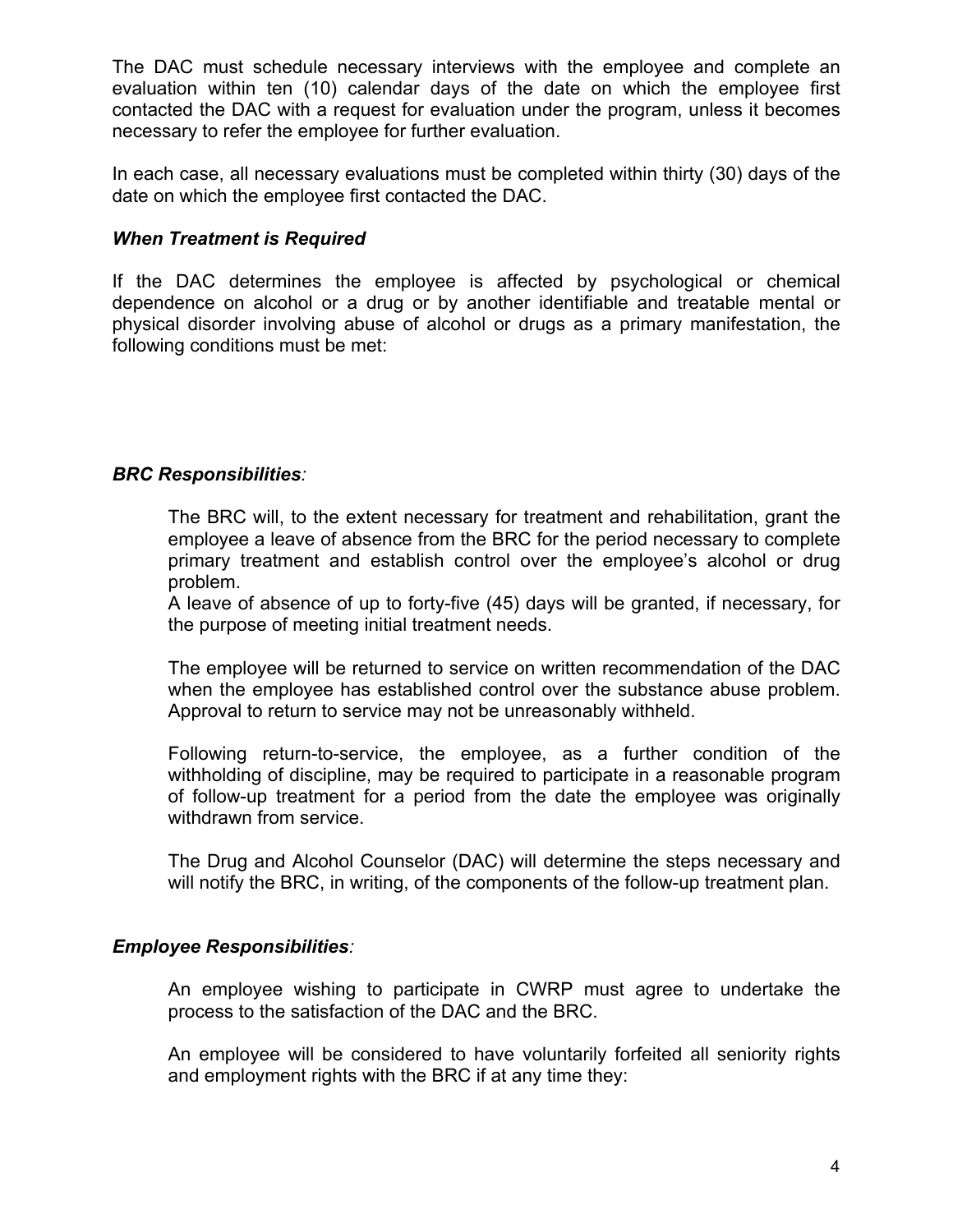- o Refuses to cooperate in the recommended course of treatment
- $\circ$  Fails to follow the tenets of the follow-up treatment plan
- $\circ$  Tests positive with a follow-up drug or alcohol test.

### *When Treatment is not Required:*

If the DAC determines the employee is not affected by an identifiable and treatable mental or physical disorder involving the abuse of drugs or alcohol as a primary manifestation:

• The BRC will accept the recommendation of the DAC and return the employee to service within five days.

# *Single Exception to Zero Tolerance: Employee Support Program (ESP)*

The Employee Support Program (ESP) is designed for a specific circumstance where an employee has been tested under either federal or company authority for drugs and alcohol use and has incurred a positive test result.

In the event that an employee incurs a positive test result, the BRC shall, offer an employee who violates the drug and alcohol policy, or who has a positive test result in a drug and alcohol test, the opportunity to return to work on a one-time, last-chance basis pursuant to the applicable regulatory requirements or their equivalent. This offer will not affect any mandatory suspension of ability to perform covered service under governing federal regulations.

An employee, who chooses to participate in the ESP will enter into a probationary period upon return to service of 60 months. During those 60 months, any failure on the part of the employee to fulfill the terms of their ESP participation will result in the employee automatically being placed in a dismissed status without the right to a formal investigation or right to appeal his or her dismissal under the applicable CBA.

#### *Employees who elect to participate in the ESP will explicitly and prospectively waive their rights to a formal investigation or appeal of their potential future dismissal, which would normally be provided under their applicable CBA.*

Unsuccessful completion of ESP for any reason will render the employee immediately dismissed from service, unable to continue employment with the BRC based on the provisions of BRC's historical "Zero Tolerance" Policy.

*If an employee declines to participate in the ESP following a positive drug or alcohol test result, BRC's "Zero Tolerance" Policy with regard to violations of GCOR 1.5 and this Policy will govern, and the employee will be subject to summary dismissal upon establishing said violation at a formal investigation as per the employee's governing CBA.*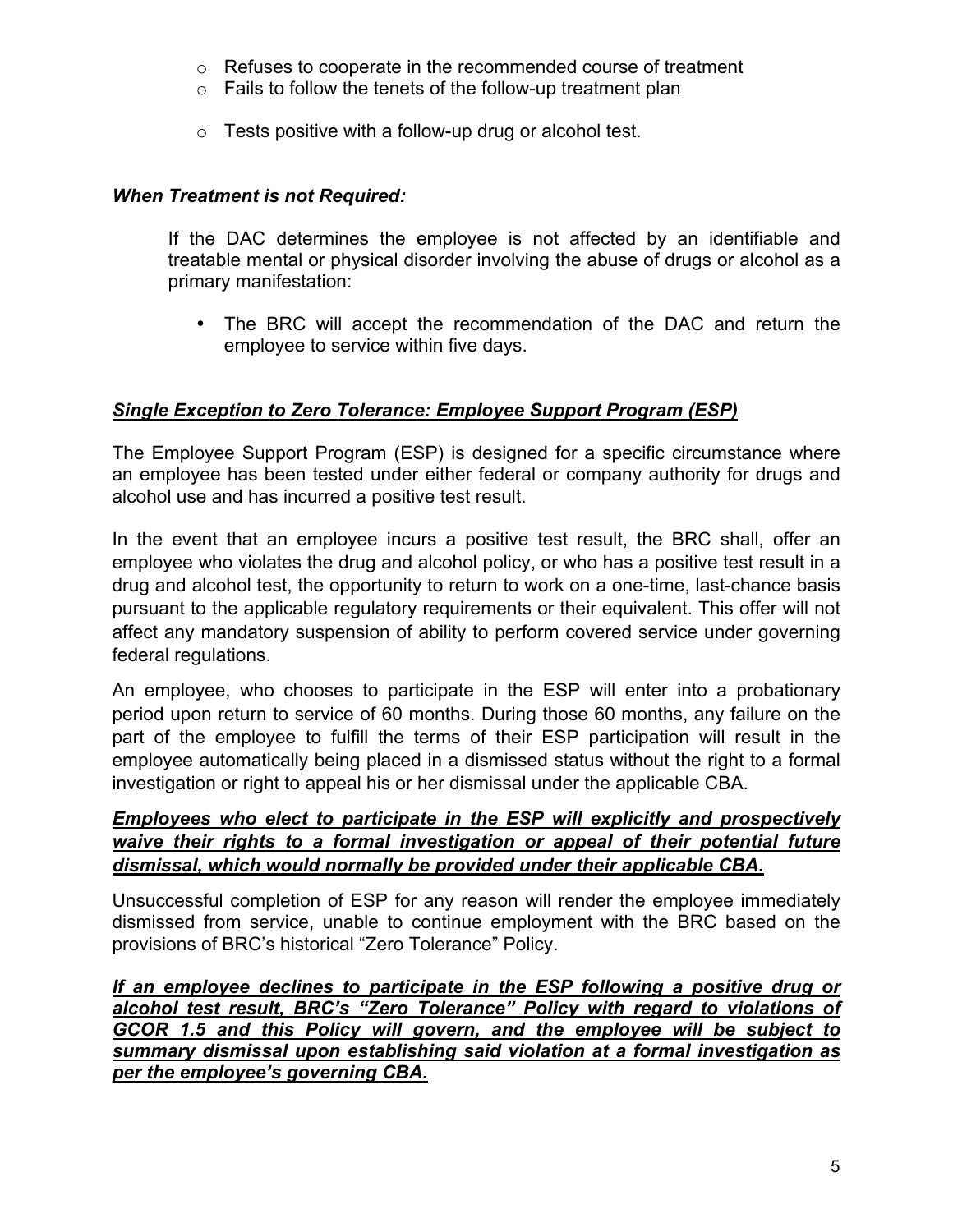Employees involved in any subsequent positive result occurrences after completion of ESP will be specifically ineligible to participate in ESP, and will be subject to automatic termination under the BRC's "Zero Tolerance" Policy without the formal investigation or appeal processes available in the applicable CBA, which rights the employee will have previously waived as a condition of participation in the ESP.

Participation in ESP will include follow-up drug testing at times and frequencies determined by the BRC and the Substance Abuse Professional (SAP) for a minimum of one year, but not more than five years as well as a waiver of the right to participate in a formal investigation under his or her applicable CBA to determine responsibility for a subsequent positive test, as well as the right to contest or appeal any termination resulting from a subsequent positive test as per applicable CBA.

 Employees participating in the program are required to reimburse the BRC for one half of all costs associated with follow-up testing incurred by the railway and administered at the direction of the SAP. If the employee either does not complete the rehabilitation program or has a drug and alcohol test result that is non-negative after completing the rehabilitation program, the employee will be immediately discharged from employment without the formal investigation or appeal processes available in the applicable CBA, which rights the employee will have previously waived as a condition of participation in the ESP.

### *CWRP and ESP Terms and Conditions:*

When an employee makes application to participate in the programs, they waive all further claims against the BRC for any costs, damages, or other factors related to their participation.

#### **Employees participating in the CWRP and ESP Program(s) may only utilize these resources one time during the entire course of their employment with the BRC.**

#### *Workplace Rules*

- 1. In accordance with General Code of Operating Rules (GCOR) Rule 1.5, Drugs and Alcohol or the applicable departmental equivalent, whenever employees are working, are operating any BRC vehicle, are present on BRC property, or are conducting company-related work offsite; they are prohibited from:
	- a. Using, possessing, buying, selling, manufacturing or dispensing an illegal drug (to include possession of drug paraphernalia).
	- b. Being under the influence of alcohol or an illegal drug as defined in this policy.
	- c. Possessing or consuming alcohol.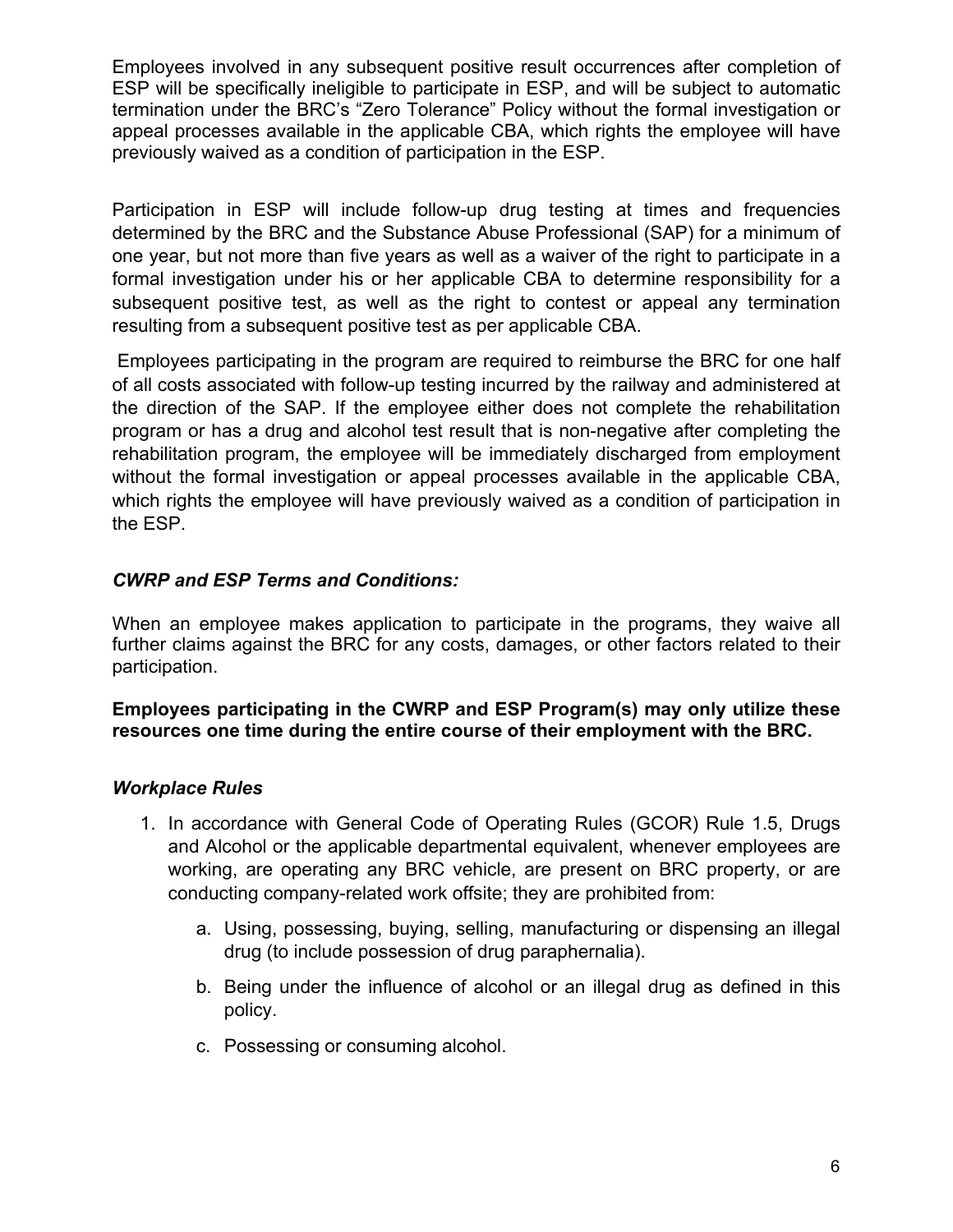- 2. The presence of any detectable amount of any illegal drug, illegal controlled substance or alcohol in an employee's body system, while performing company business or while in a company facility, is prohibited.
- 3. BRC will also not allow employees to perform their duties while taking prescribed drugs that are adversely affecting their ability to safely and effectively perform their job duties. Employees taking a prescribed medication must carry it in a container labeled by a licensed pharmacist or be prepared to produce the container if asked. Employees are also responsible for maintaining a current copy of all prescriptions which they are presently taking with BRC's Human Resources office.
- 4. Any illegal drugs or drug paraphernalia will be turned over to an appropriate law enforcement agency and may result in criminal prosecution.
- 5. Federal law prohibits railroad employees from using controlled substances at any time, whether on or off duty except when prescribed by a medical practitioner and in full compliance with 49 C.F.R. 219.102, Prohibition on Abuse of Controlled **Substances**

# **Required Drug and Alcohol Testing**

# *Pre-Employment Testing (49 C.F.R. 40.25)*

Applicants being considered for hire must pass a drug test before beginning work or receiving an offer of employment. Refusal to submit to testing will result in disqualification of further employment consideration. Where work to be done is considered safety sensitive under Department of Transportation regulations, previous employer records on previous conduct related to drug and alcohol rule compliance will be conducted as prescribed by regulation.

#### *Reasonable Suspicion Testing*

Employees are subject to testing based on (but not limited to) observations by at least two members of management of apparent workplace use, possession or impairment.

The BRC Police Department must be consulted before initiating a Reasonable Suspicion drug or alcohol test. Qualified Management and Police Department must use the Reasonable Suspicion Observation Manual to document specific observations and behaviors that create a reasonable suspicion that an employee is under the influence of illegal drugs or alcohol. Examples include:

- Odors (smell of alcohol, body odor or urine).
- Movements (unsteady, fidgety, dizzy).
- Eyes (dilated, constricted or watery eyes, or involuntary eye movements).
- Face (flushed, sweating, confused or blank look).
- Speech (slurred, slow, distracted mid-thought, inability to verbalize thoughts).
- Emotions (argumentative, agitated, irritable, drowsy).
- Actions (yawning, twitching).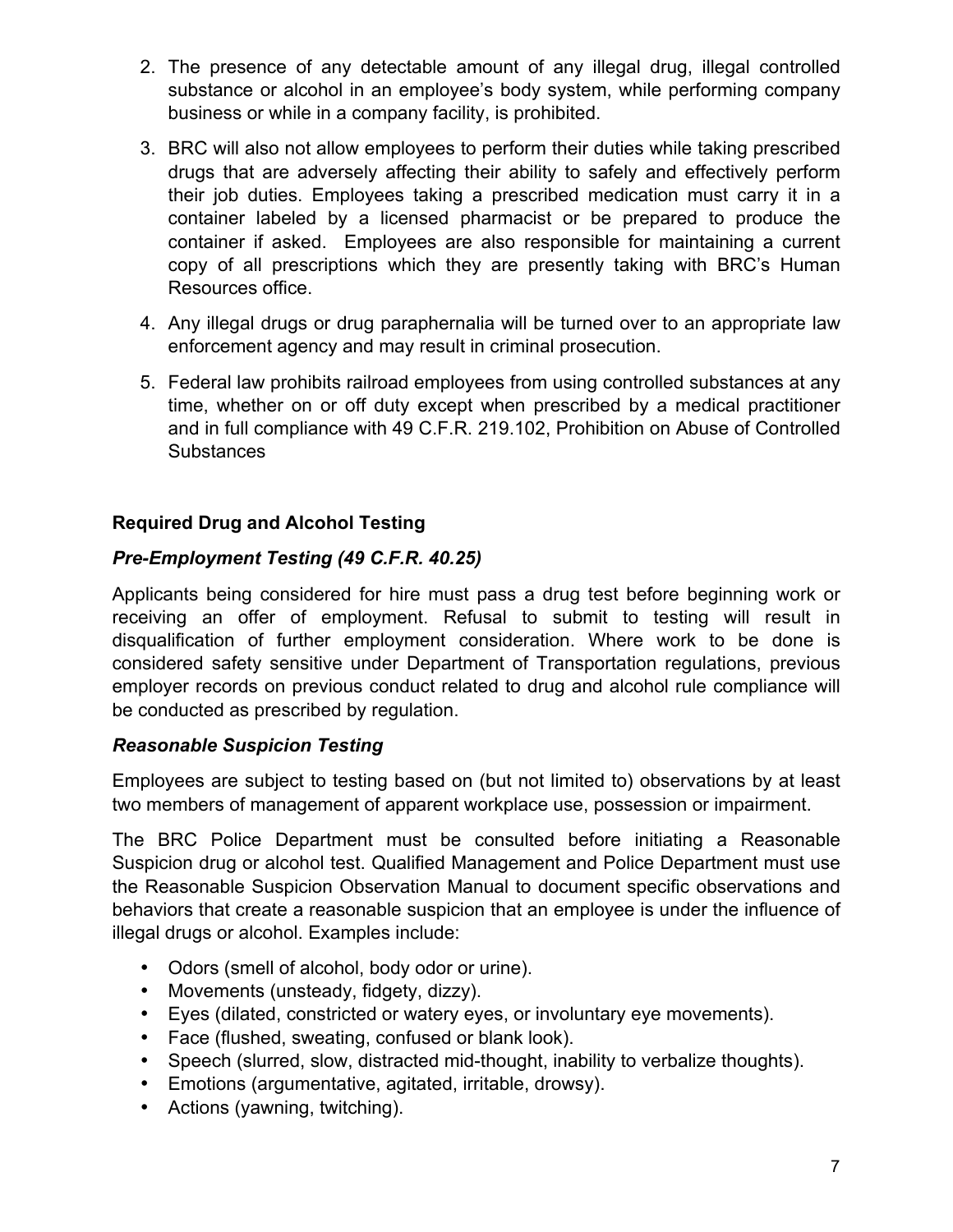• Inactions (sleeping, unconscious, no reaction to questions).

When reasonable suspicion testing is warranted, a manager will meet with the employee to explain the observations and the requirement to undergo a drug and alcohol test within two hours. Refusal by an employee will be treated as a positive drug test result, and will result in immediate termination of employment.

Under no circumstances will the employee be allowed to drive himself or herself to the testing facility. A member of management must transport the employee or arrange for a cab and arrange for the employee to be transported home.

### *Reasonable Cause Testing (BRC Authority)*

When an employee is involved in an accident, incident, injury, rule violation or observed unsafe act, or may potentially have contributed to an incident based on their behavior (human factor), the BRC may require the employee to submit to a drug and alcohol test under company authority. The BRC may require all members of a work group to be tested, when it cannot be readily discerned that an individual employee's human factor behavior human factor did not play in a role in the incident at the time of the initial investigation of the occurrence. Refusal to submit to testing, when requested by the BRC, may be treated as insubordination, negligence or disregard for the interests of the BRC under the BRC rules structure.

### *Reasonable Suspicion Testing (DOT Authority)*

When a trained supervisor has grounds to suspect an employee may be impaired, in violation of GCOR 1.5 or equivalent, the employee will be required to submit to reasonable suspicion testing under DOT authority. Where drug use is suspected, a second trained supervisor must also be involved, whether on or off property.

Employees are subject to testing based on (but not limited to) observations by at least two members of management of apparent workplace use, possession or impairment. Management must document specific observations and behaviors that create a reasonable suspicion that an employee is under the influence of illegal drugs or alcohol. Examples include:

- Odors (smell of alcohol, body odor or urine).
- Movements (unsteady, fidgety, dizzy).
- Eyes (dilated, constricted or watery eyes, or involuntary eye movements).
- Face (flushed, sweating, confused or blank look).
- Speech (slurred, slow, distracted mid-thought, inability to verbalize thoughts).
- Emotions (argumentative, agitated, irritable, drowsy).
- Actions (yawning, twitching).
- Inactions (sleeping, unconscious, no reaction to questions).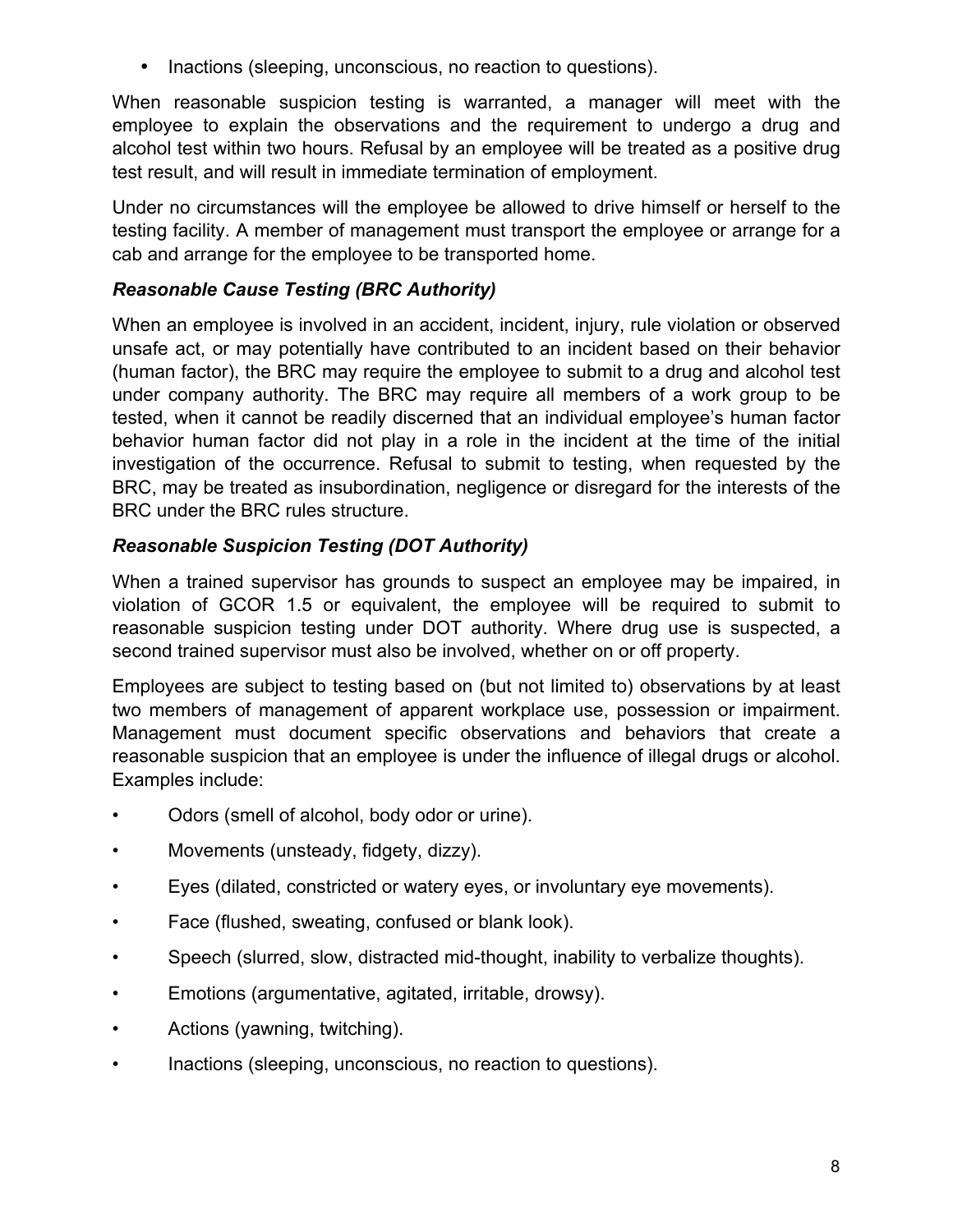# *Random Testing (DOT Authority)*

The BRC is responsible to assure that its random testing policy meets regulatory requirements and is approved by the FRA. BRC has two federal testing pools for the purpose of random testing:

- Hours of Service: employees engaged in performing regulated service and Yardmasters.
- Roadway Workers: employees performing service in accordance with the definition outlined in 49 C.F.R. 214.7.
- Employees selected for random testing are selected by a computer program in accordance with DOT requirements.

# *Random Testing (Company Authority)*

The BRC will perform random testing under company authority of police officers, management employees and other designated employees, in a separate random testing pool. The same testing criterion utilized in the DOT Random Testing will apply for Non-DOT Random Testing, except a company drug testing panel will be used.

# *DOT Post Accident Testing*

Employees are subject to testing when they cause or contribute to accidents that seriously damage a BRC vehicle, machinery, equipment or property or that result in an injury to themselves or another employee requiring offsite medical attention. A circumstance that constitutes probable belief will be presumed to arise in any instance involving a work-related accident or injury in which an employee who was operating a motorized is found to be responsible for causing the accident.

DOT Post Accident Testing is required when any of the following events occur:

#### *Major Train Accident*

An incident involving any rail equipment accident with reportable damages in excess of the current calendar year reporting threshold under 49 CFR Part 225 and one or more of the following: (see 49 C.F.R § 219.201)

- A fatality
- A release of hazardous materials from railroad lading that results in an evacuation or reportable injury cause by the release of hazardous materials.
- Damage to railroad property of \$1.5 Million or more.
- An impact accident occurs with damages in excess of \$150,000.

#### *Impact Accident*

An incident involving reportable damage in excess of the current reporting threshold that results in:

- A reportable Injury
- Damage to railroad property of \$150,000 or more.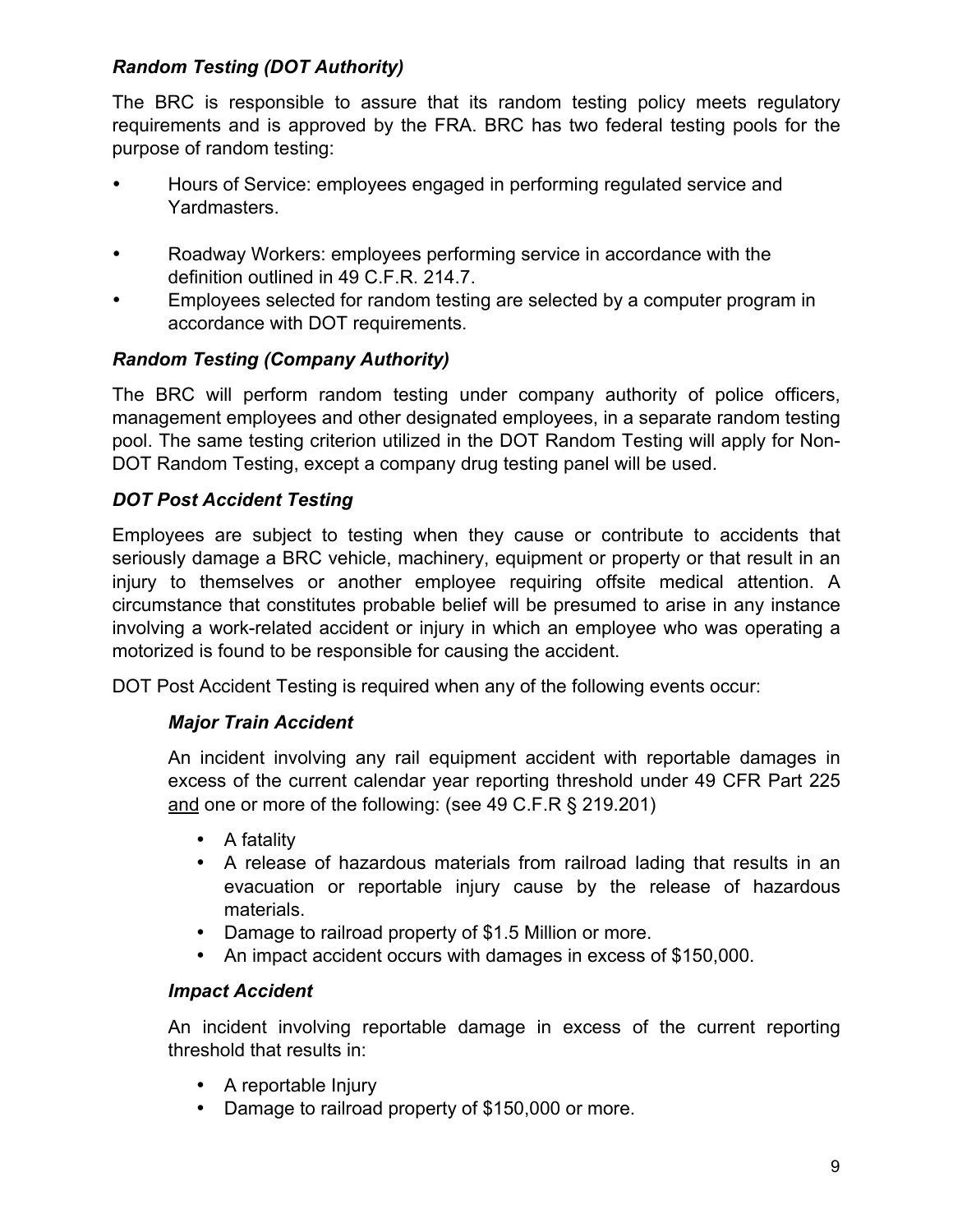### *Fatal Train Accident*

An incident involving any on duty railroad employee or regulated contractor employee where damages do not exceed the current reporting threshold.

### *Passenger Train Accident*

An incident involving a reportable injury to any person in a train accident involving damage in excess of the current reporting threshold that involves a passenger train.

#### *Human Factor Highway Rail Grade Crossing Accident/Incident*

An incident where the following criterion exist:

- Regulated employee interfered with the normal functioning of a grade crossing signal system, in testing or otherwise, without first providing for the safety of highway traffic that depends on the normal functionality of the system, as prohibited by 49 C.F.R. § 234.105 (c) (3).
- A train crew member who was, or should have been, protecting a highway rail grade crossing due to an activation failure of a grade crossing system as outlined in 49 C.F.R. § 234.105 (c) (3), is subject to testing.
- Regulated employee who was performing, or should have been performing the duties of an equipped flagger, as outlined in 49 C.F.R. § 234.5, but failed to do so, due to an activation failure, partial activation, or false activation of a grade crossing signal system, as provided by 49 C.F.R. § 234.105(c) (1) and (2), 49 C.F.R. § 234.106 or 49 C.F.R. § 234.107 (c)(1)(i) is subject to testing.
- If there is a fatality to any regulated service employee, regardless of fault. (Fatally injured regulated employee must be tested).

#### *Post-Accident Testing Administration*

When an accident/incident meets the criterion for a Major Train Accident, all assigned crew members of all trains and on-track equipment involved must be tested.

In any of these instances, the investigation and subsequent testing must take place within three hours following the accident, if not sooner. Refusal by an employee to test will be treated as a positive drug test result and will subject the employee to potential sanction by the DOT.

Where DOT Regulations require post-accident testing, employees are required to participate in testing as determined by the DER.

#### *Collection and Testing Procedures*

Employees subject to alcohol testing will be transported to a BRC designated facility and directed to provide breath specimens. Breath specimens will be tested by trained technicians using federally approved breath alcohol testing devices capable of producing printed results that identify the employee. If an employee's breath alcohol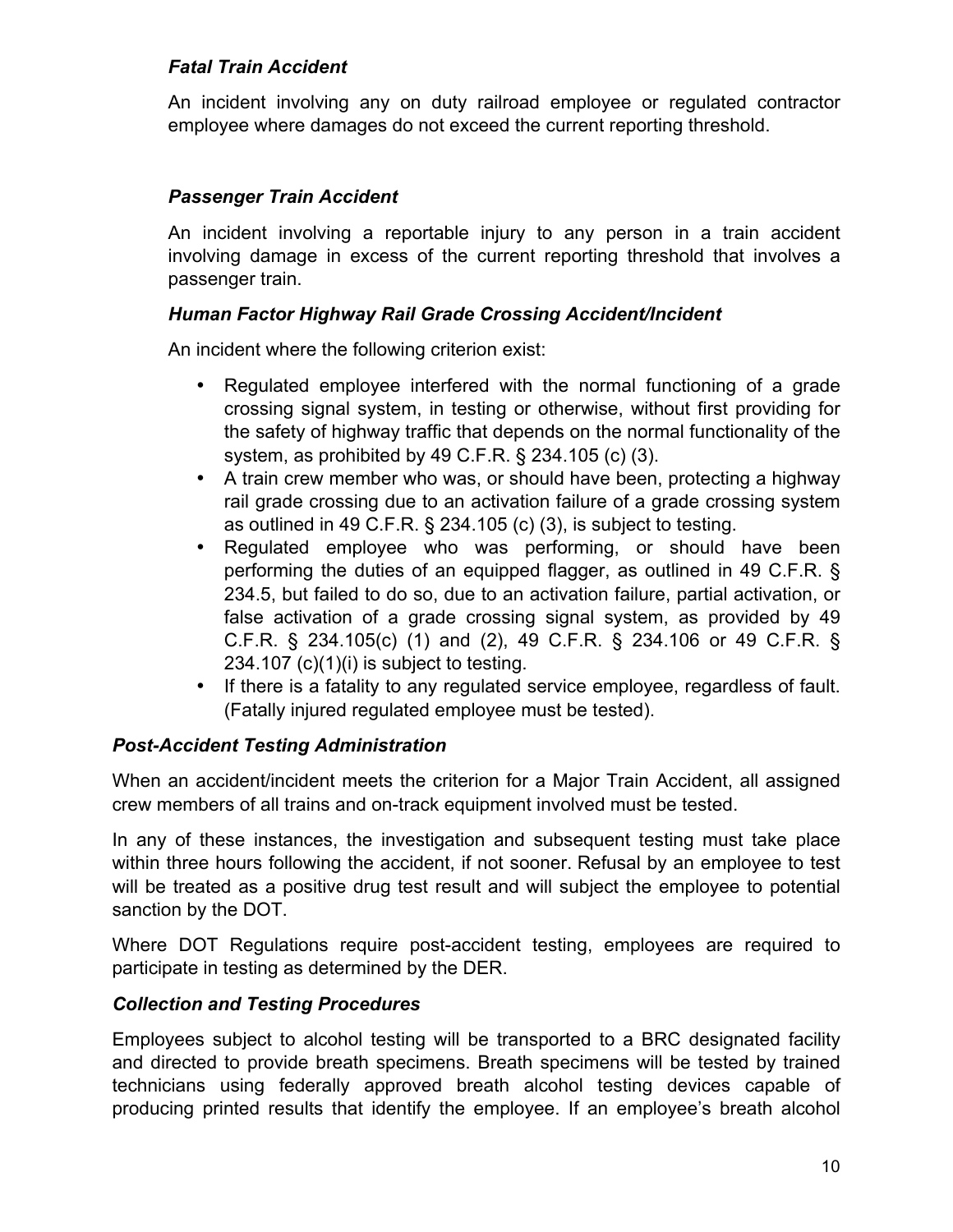concentration is .04 or more, a second breath specimen will be tested approximately 20 minutes later. The results of the second test will be determinative.

Applicants and employees subject to drug testing will be transported to a BRC designated testing facility and directed to provide urine specimens. Applicants and employees may provide specimens in private unless they appear to be submitting altered, adulterated or substitute specimens. When required by DOT regulations, observed testing may be performed. Collected specimens will be sent to a federally certified laboratory and tested for evidence of marijuana, cocaine, opiates, amphetamines, PCP, benzodiazepines, methadone, methaqualone and propoxyphene use. (Where indicated, specimens may be tested for other illegal drugs.) The laboratory will screen all specimens and confirm all positive screens. There must be a chain of custody from the time specimens are collected through testing and storage.

The laboratory will transmit all positive drug test results to a medical review officer (MRO) retained by the BRC who will offer individuals with positive results a reasonable opportunity to rebut or explain the results. Individuals with positive test results may also ask the MRO to have their split specimen sent to another federally certified laboratory to be tested at the applicant's or employee's own expense. Such requests must be made within 72 hours of notice of test results. If the second facility fails to find any evidence of drug use in the split specimen, the employee or applicant will be treated as passing the test. In no event should a positive test result be communicated to the BRC until such time that the MRO has confirmed the test to be positive.

In the event of a Negative Dilute Result, the BRC will retest in accordance with applicable DOT regulations in both DOT and Non-DOT tests.

#### *Consequences of Refusal to Test*

Applicants who refuse to cooperate in a drug test or who test positive will not be hired and will not be allowed to reapply/retest in the future.

Employees who refuse to cooperate in required tests or who use, possess, buy, sell, manufacture or dispense an illegal drug in violation of this policy will be terminated. If the employee refuses to be tested, yet the company believes he or she is impaired, under no circumstances will the employee be allowed to drive himself or herself home.

Employees who test positive, or otherwise violate this policy, will be subject to termination. Employees who refuse a test will be prohibited from participation in ESP.

#### *Test Results*

Employees will be paid for time spent in alcohol or drug testing. After the results of the test are received, in the event of a positive result BRC Management will attempt to notify the employee of said positive test result and inform the employee of the option to participate in the ESP, if applicable.

#### *Confidentiality*

Information and records relating to positive test results, drug and alcohol dependencies, and legitimate medical explanations provided to the MRO will be kept confidential to the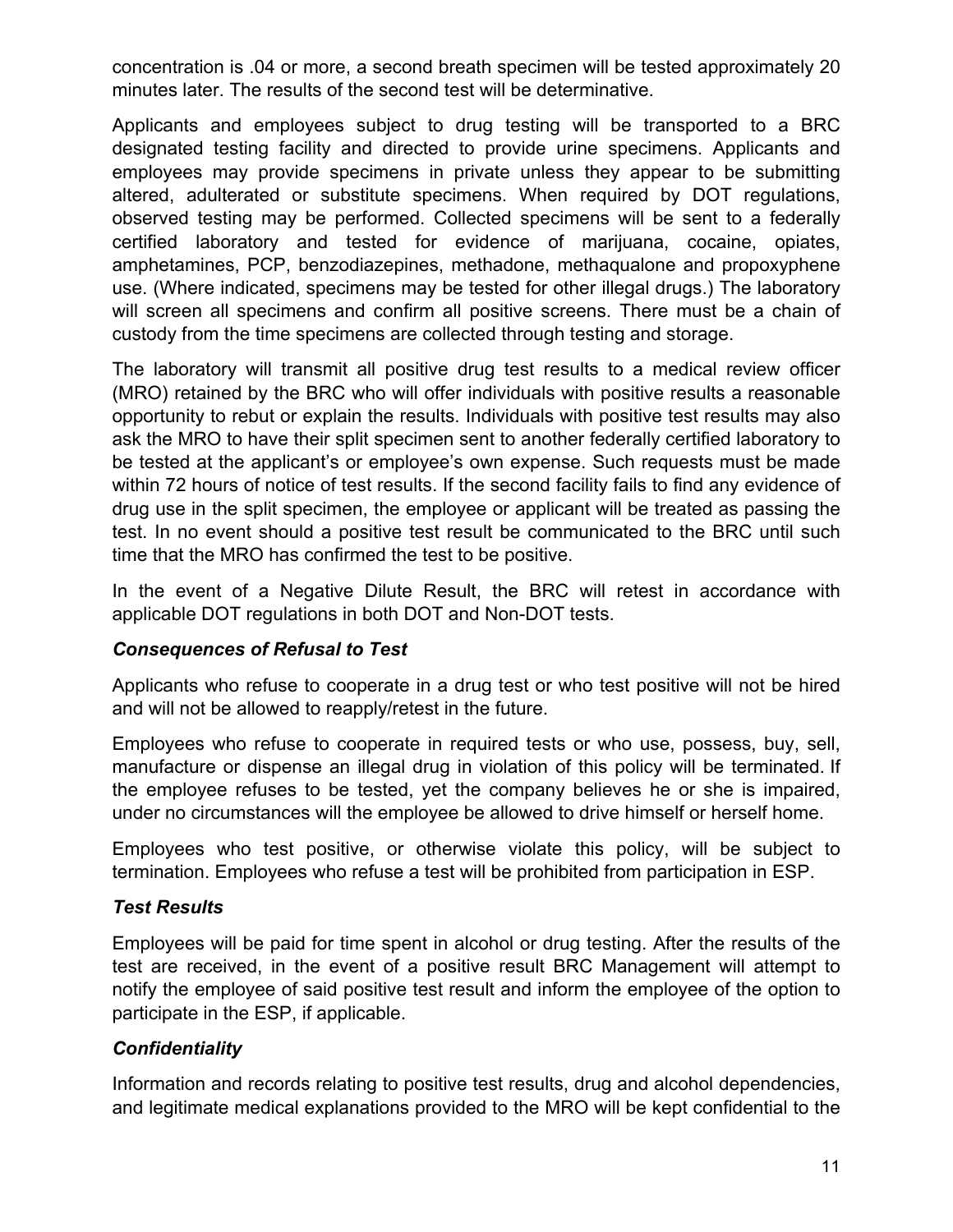extent required by law and maintained in employee medical files. Such records and information shall not be disclosed among managers and supervisors without prior approval from BRC's Human Resources Department and will only be disclosed to the extent necessary when relevant to a grievance, charge, claim or other legal proceeding initiated by or on behalf of an employee or applicant. These records may also be subject to independent DOT or BRC audit as required.

### *Inspections*

The BRC reserves the right to inspect all portions of its premises for drugs, alcohol or other contraband; affected employees may have union representation involved in this process. All employees, contract employees and visitors may be asked to cooperate in inspections of their persons, work areas and property that might conceal a drug, alcohol or other contraband. Employees who possess such contraband or refuse to cooperate in such inspections are subject to appropriate discipline, up to and including discharge.

### *Crimes Involving Drugs*

The BRC prohibits all employees, including employees performing work under government contracts, from manufacturing, distributing, dispensing, possessing or using an illegal drug in or on BRC property or while conducting BRC business. BRC employees are also prohibited from misusing legally prescribed or over the counter (OTC) drugs. Law enforcement personnel may be notified, as appropriate, when criminal activity is suspected.

The BRC does not desire to intrude into the private lives of its employees, but recognizes that employees' off-the-job involvement with drugs and alcohol may have an impact on the workplace. Therefore, the BRC reserves the right to take appropriate disciplinary action for drug use, sale or distribution while off company premises. All employees who are convicted of, plead guilty to or are sentenced for a crime involving an illegal drug are required to report the conviction, plea or sentence to the Secretary and Director of Compliance within 48 hours. Failure to comply may result in a violation of DOT regulations and BRC rules.

# *Definitions*

"BRC Property" includes all buildings, offices, facilities, grounds, parking lots, lockers, places and vehicles owned, leased or managed by The Belt Railway Company of Chicago or any site on which the company is conducting business.

"Illegal drug" means a substance whose use or possession is controlled by federal law but that is not being used or possessed under the supervision of a licensed health care professional. (Controlled substances are listed in Schedules I-V of 21 C.F.R. Part 1308.)

"Refuse to cooperate" means to obstruct the collection or testing process; to submit an altered, adulterated or substitute sample; to fail to show up for a scheduled test; to refuse to complete the requested drug testing forms; or to fail to promptly provide specimen(s) for testing when directed to do so, without a valid medical basis for the failure. Employees who leave the scene of an accident without justifiable explanation